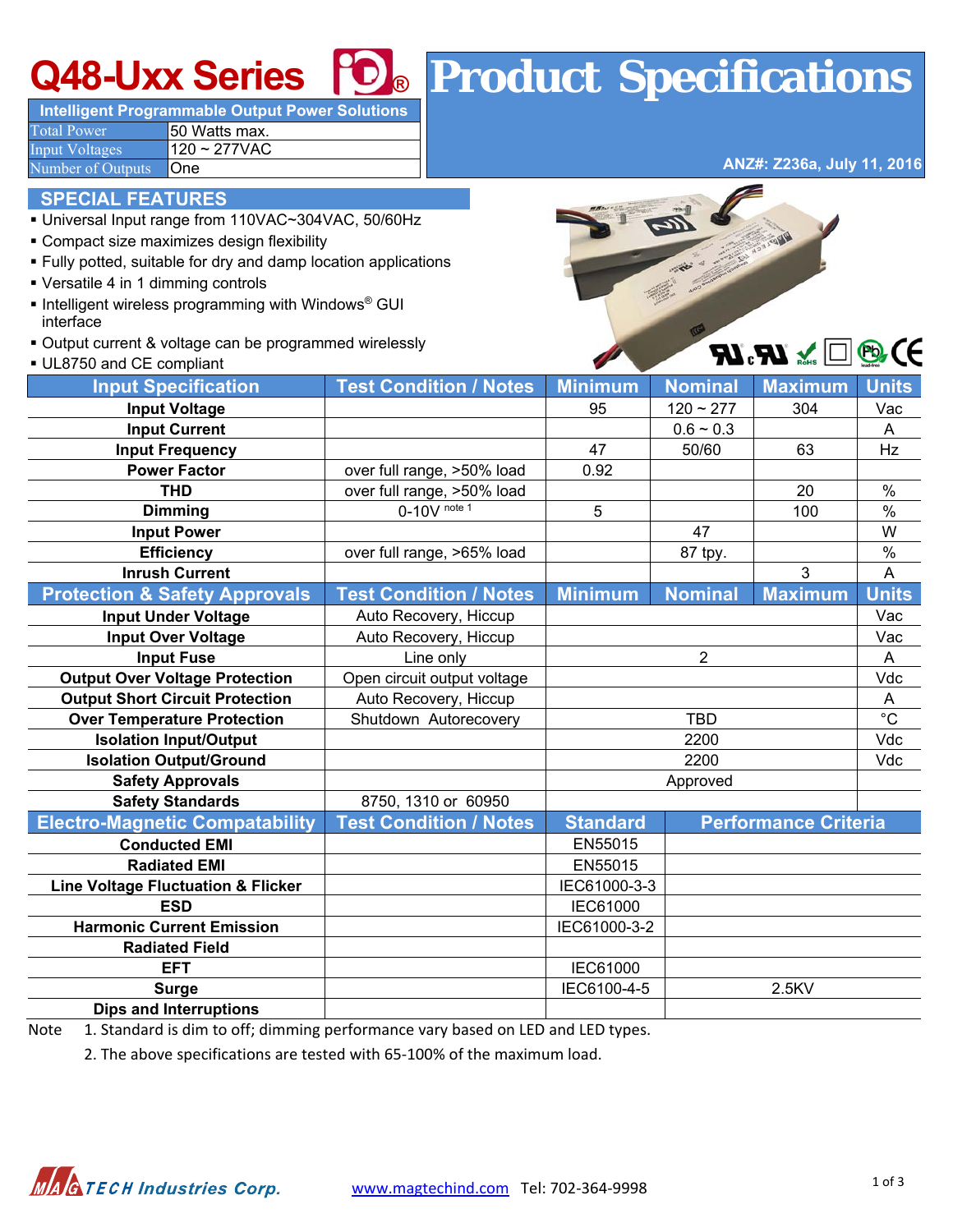| <b>Environmental Specifications</b>                             | <b>Test Condition/ Notes</b> | <b>Minimum</b>                 | <b>Nominal</b> | <b>Maximum</b> | <b>Units</b> |
|-----------------------------------------------------------------|------------------------------|--------------------------------|----------------|----------------|--------------|
| <b>Operating Temperature Range</b>                              | case temperature             | $-25$                          |                | $+50$          | $^{\circ}$ C |
| De-rating                                                       |                              | 1% per deg. C from 50°C - 70°C |                |                | $^{\circ}C$  |
| <b>Storage Temperature Range</b>                                |                              | -40                            |                | +85            | $^{\circ}C$  |
| <b>Humidity</b>                                                 |                              | 5% - 95% non-condensing        |                |                | $\%$         |
| <b>Vibration</b>                                                |                              |                                |                |                | G            |
| <b>MTBF</b>                                                     | 25°C ambient                 |                                | hrs            |                |              |
| <b>Ingress Protection</b>                                       |                              | Dry, Damp, location            |                |                |              |
| <b>Power Derating Curves</b>                                    |                              |                                |                |                |              |
| <b>Plot Driver Efficiency versus Case</b><br><b>Temperature</b> |                              | See chart                      |                |                |              |
| <b>Plot Driver Efficiency versus Load</b>                       |                              |                                |                |                |              |
| <b>Mechanical Specifications</b>                                |                              |                                |                |                |              |
| <b>Mechanical Drawings</b>                                      |                              | Refer to mechanical drawings   |                |                |              |
| <b>Connectors</b>                                               |                              |                                |                |                |              |
| <b>Wiring Diagram</b>                                           |                              | See Chart Below                |                |                |              |
| <b>Location of Case Temperature</b>                             |                              |                                |                |                |              |

| <b>Output Specification</b>                                                                        | Q48-U54-C1300   |                      | Q48-U42-C1600    |                      | Q48-U24-C2200    |               |  |
|----------------------------------------------------------------------------------------------------|-----------------|----------------------|------------------|----------------------|------------------|---------------|--|
|                                                                                                    | cc              | Aux (opt.)           | cc               | Aux (opt.)           | cc               | Aux (opt.)    |  |
| <b>Output Voltage Range, Vdc</b>                                                                   | 34-54           | 3.3                  | $27 - 42$        | 3.3                  | $15 - 26$        | 3.3           |  |
| Vf Programmable Range, Vdc                                                                         | $27 \sim 54$    | N/A                  | $20 - 42$        | N/A                  | $15 - 26$        | N/A           |  |
| Output Current (Max.), mA                                                                          |                 | 200                  | --               | 200                  | --               | 200           |  |
| If Adjustable Range, mA                                                                            | $1300 - 500$    | N/A                  | $1600 - 680$     | N/A                  | $2200 - 1100$    | N/A           |  |
| <b>Current Adjust Resolution</b>                                                                   | 5mA             |                      | 5 <sub>m</sub> A |                      | 5 <sub>m</sub> A |               |  |
| <b>Maximum Output Power, W</b>                                                                     | 50              |                      | 50               |                      | 50               |               |  |
| <b>Line Regulation</b>                                                                             | ±2.5%           |                      | ±2.5%            |                      | ±2.5%            |               |  |
| <b>Load Regulation</b>                                                                             | ±2.5%           |                      | ±2.5%            |                      | ±2.5%            |               |  |
| <b>Ripple &amp; Noise</b>                                                                          | 125%            |                      | 125%             |                      | 125%             |               |  |
| <b>Rise Time</b>                                                                                   | $<$ 1 sec.      |                      | $< 1$ sec.       |                      | $<$ 1 sec.       |               |  |
| <b>Start-up Delay</b>                                                                              | $\leq$ 1 second | Not specified        | < 1 second       | Not Specified        | < 1 second       | Not Specified |  |
| Hold-up Time, mS                                                                                   | 8               | <b>Not Specified</b> | 8                | <b>Not Specified</b> | 8                | Not Specified |  |
| <b>Load Range</b>                                                                                  | $50\% - 100\%$  | $0\% - 100\%$        | 50% - 100%       | 0% - 100%            | 50% - 100%       | $0\% - 100\%$ |  |
| Notes: 1. Factory set at 48VDC/833mA 2. Factory set at 36VDC/1050mA 3. Factory set at 24VDC/1650mA |                 |                      |                  |                      |                  |               |  |

## **MECHANICAL : Q48-Uxx-XP Q48-Uxx-XM**



### Note:

1. The combination of output current and voltage cannot exceed maximum rated power.

2. It is recommended to keep a minimum of 65% of rated load to maintain highest performance.